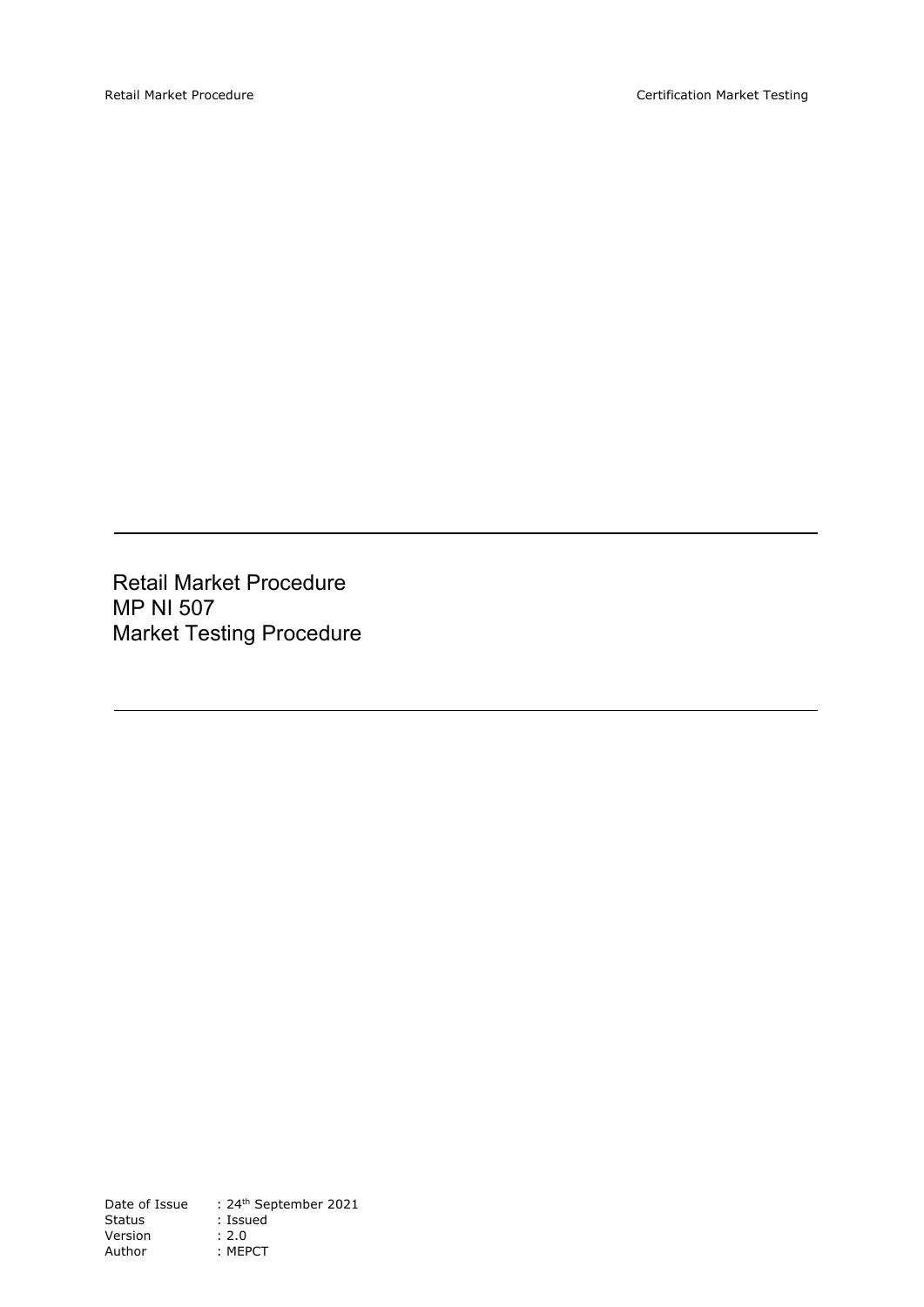| 1                       |     |                                                         |  |  |
|-------------------------|-----|---------------------------------------------------------|--|--|
|                         | 1.1 |                                                         |  |  |
|                         | 1.2 |                                                         |  |  |
| $\overline{2}$          |     | SCOPE, PRINCIPLES AND ORGANISATION OF MARKET TESTING  4 |  |  |
|                         | 2.1 |                                                         |  |  |
|                         | 2.2 |                                                         |  |  |
|                         | 2.3 |                                                         |  |  |
|                         | 2.4 |                                                         |  |  |
| 3                       |     |                                                         |  |  |
|                         | 3.1 |                                                         |  |  |
|                         | 3.2 |                                                         |  |  |
|                         | 3.3 |                                                         |  |  |
| $\overline{\mathbf{4}}$ |     |                                                         |  |  |
|                         | 4.1 |                                                         |  |  |
|                         | 4.2 |                                                         |  |  |
|                         | 4.3 |                                                         |  |  |
|                         | 4.4 |                                                         |  |  |
| 5                       |     |                                                         |  |  |
|                         | 5.1 |                                                         |  |  |
|                         | 5.2 |                                                         |  |  |
| 6                       |     |                                                         |  |  |
|                         | 6.1 |                                                         |  |  |
|                         | 6.2 |                                                         |  |  |
|                         | 6.3 |                                                         |  |  |
|                         | 6.4 |                                                         |  |  |
|                         | 6.5 |                                                         |  |  |
|                         | 6.6 |                                                         |  |  |
| 7                       |     |                                                         |  |  |
|                         | 7.1 |                                                         |  |  |
|                         | 7.2 |                                                         |  |  |
|                         | 7.3 |                                                         |  |  |
|                         | 7.4 |                                                         |  |  |
|                         | 7.5 |                                                         |  |  |
|                         | 7.6 |                                                         |  |  |
|                         | 7.7 |                                                         |  |  |
| 8                       |     |                                                         |  |  |
|                         | 8.1 |                                                         |  |  |
|                         | 8.2 |                                                         |  |  |
|                         | 8.3 |                                                         |  |  |
|                         | 8.4 |                                                         |  |  |
|                         | 8.5 |                                                         |  |  |
| 9                       |     |                                                         |  |  |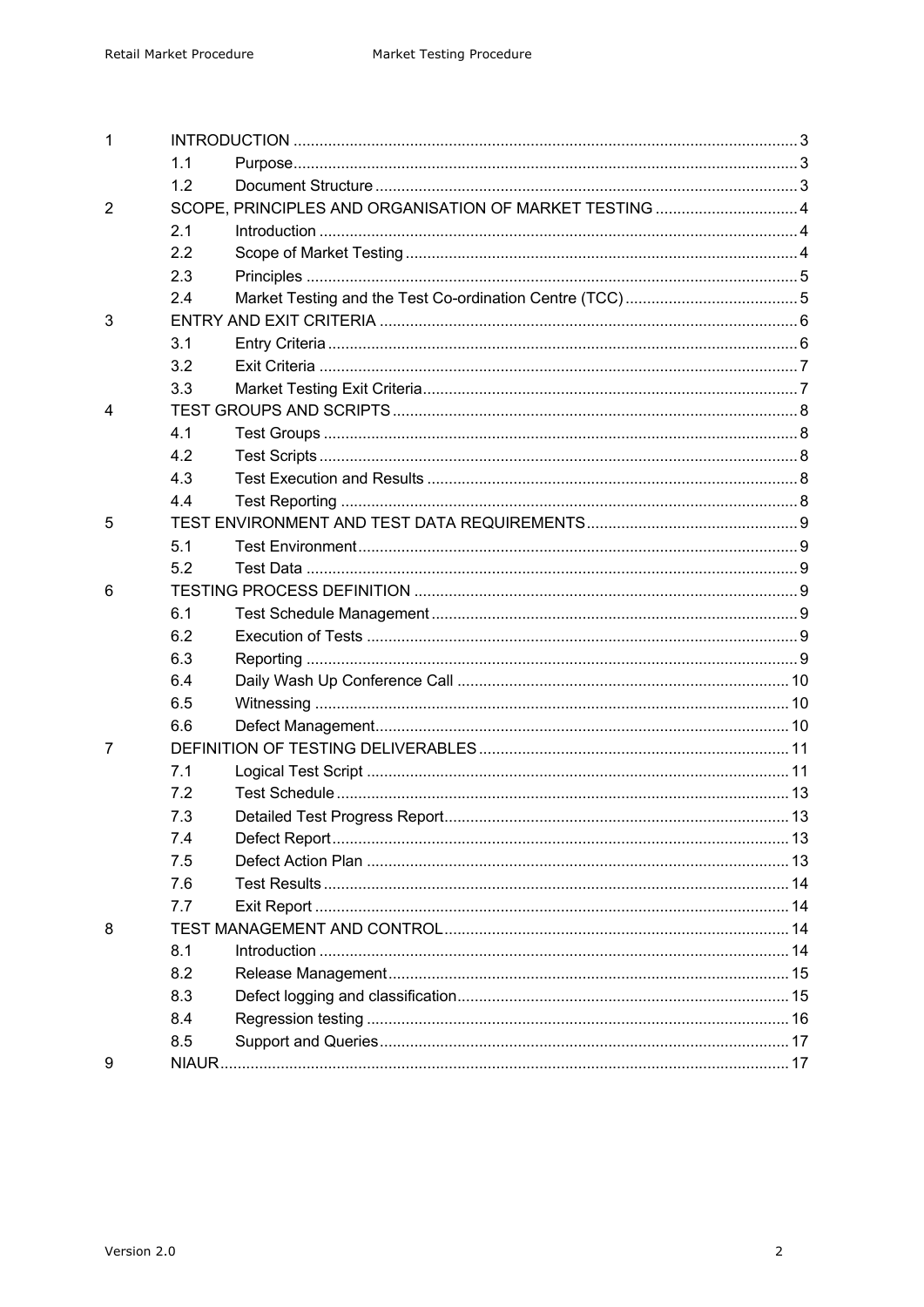# 1. **INTRODUCTION**

### 1.1 **Purpose**

MP NI 501 Market Entry Process and MP NI 502 Recertification refer to Market Tests to be executed by a Supplier.

This procedure describes the test framework for Market Testing and provides guidance for a Supplier to prepare for and execute Market Testing. The purpose of this procedure is to:

- Define the overall approach to be adopted for Market Testing;
- Define the entry and exit criteria for Market Testing;
- Define the scope and objectives of Market Testing;
- § Identify Supplier responsibilities;
- § Describe how testing will be managed and controlled by the Test Co-ordination Centre ("TCC");
- § Outline the management controls and procedures required for testing.

Testing will be concentrated on the Supplier systems and processes which support day to day operations as obligated within the Market Baseline.

# 1.2 **Document Structure**

The remainder of the document is structured as follows:

- § **Section 2 – "Scope, Principles and Organisation of Market Testing",** Sets out the scope and principles of Market Testing.
- § **Section 3 – "Entry and Exit Criteria",** describes the criteria that Suppliers must satisfy to enter and complete Market Testing;
- § **Section 4 – "Test Groups and Scripts"**, describes the way test scripts are organised into test groups based on the Retail Market Procedures;
- § **Section 5 "Test Data and Test Environment Requirements"**, gives an overview of the test data that Suppliers will have to generate and the extent of the test environment and resources which must be made available;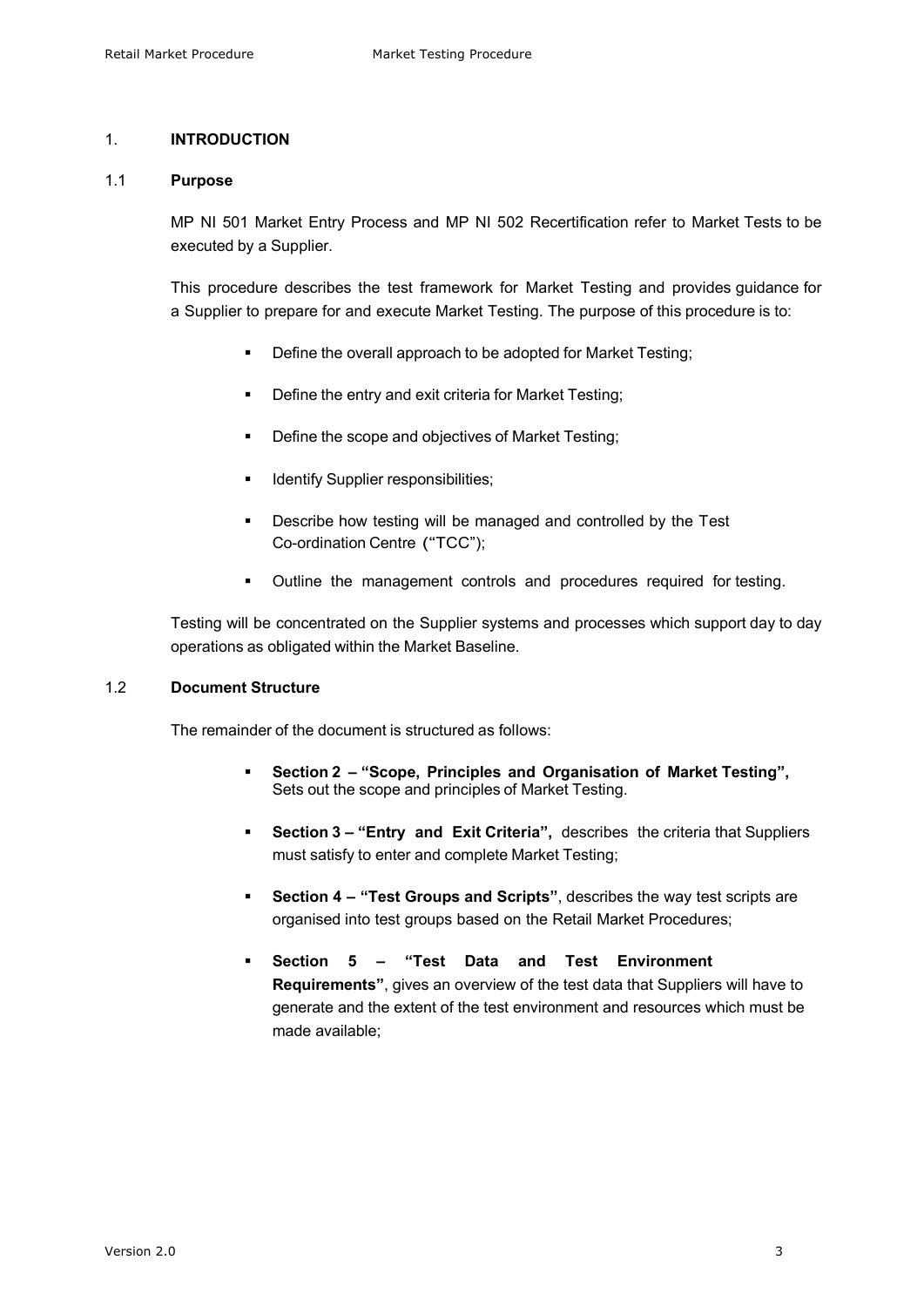- § **Section 6 – "Testing Process Definition"**, describes the preparation and readiness declaration, test scripts and data, by a Supplier, test scheduling, reporting and witnessing, the handling of any defects, and the way the Exit Report will be produced and signed off;
- § **Section 7 – "Definition of Testing Deliverables"**, describes the content of the test scripts, generic test data, test results and test report;
- § **Section 8 – "Test Management and Control"**, describes the key management activities, controls and procedures that will be used to support Market Testing;
- § **Section 9 -** "**NIAUR"**, describes NIAUR's role during Market Testing

## 2. **SCOPE, PRINCIPLES AND ORGANISATION OF MARKET TESTING**

### 2.1 **Introduction**

Market Testing is a key part of the overall entry process and is designed to measure the capability of a Supplier to operate in conformance with MRC requirements.

# 2.2 **Scope of Market Testing**

The scope of Market Testing includes the following:

- § NI Retail Market Procedures, NI Market Message Implementation Guides, NI Baseline Core Components;
- § Supplier installation of the TIBCO messaging application referred to as the Electricity Market Messsaging Application ("EMMA");
- § Supplier use of email and attached message proformas for Unmetered Supply transactions;
- § Suppliers" own operational staff;
- § Simulation of inbound messages by the Supplier; and
- Use of Market web-site. The scope of Market Testing will exclude: Error conditions artificially created for exceptions testing.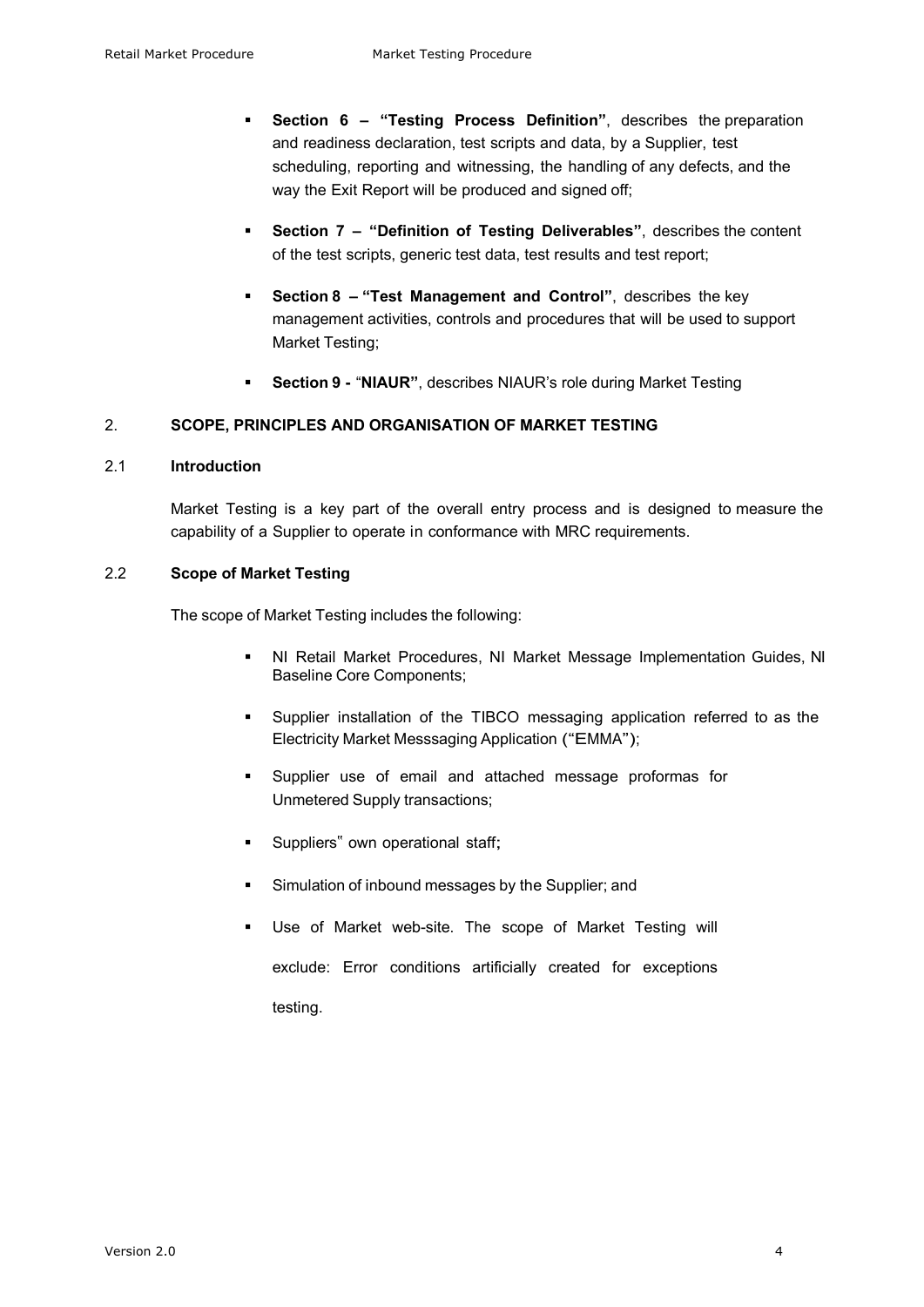### 2.3 **Principles**

Market Testing will be guided by the following high-level principles:

- § Clearly defined roles and responsibilities will be specified for all roles;
- A structured approach to test preparation and execution will be employed;
- **Effective co-ordination and management of testing, particularly between the** TCC and the Supplier, will be required to ensure effective coverage of both business and technical areas of testing;
- The Supplier's test environment used for Market Testing will be configured in a manner that replicates that intended for 'live' operations;
- § A discrete set of acceptance criteria (entry and exit criteria) must be met before Market Testing can be started and completed;
- Staff involved in testing will, where possible, be those individuals who are expected to perform the same day to day tasks during live operations;
- Progress and issues that are specific to a Supplier will not be discussed with or communicated to any other Supplier.



# **Market Testing Organisation**

# 2.4 **Market Testing and the Test Co-ordination Centre (TCC)**

Market Testing support is provided by the TCC on behalf of the Market Entry Process Coordination Team ("MEPCT"). The TCC will work closely with the Supplier throughout test execution and be responsible for the following activities: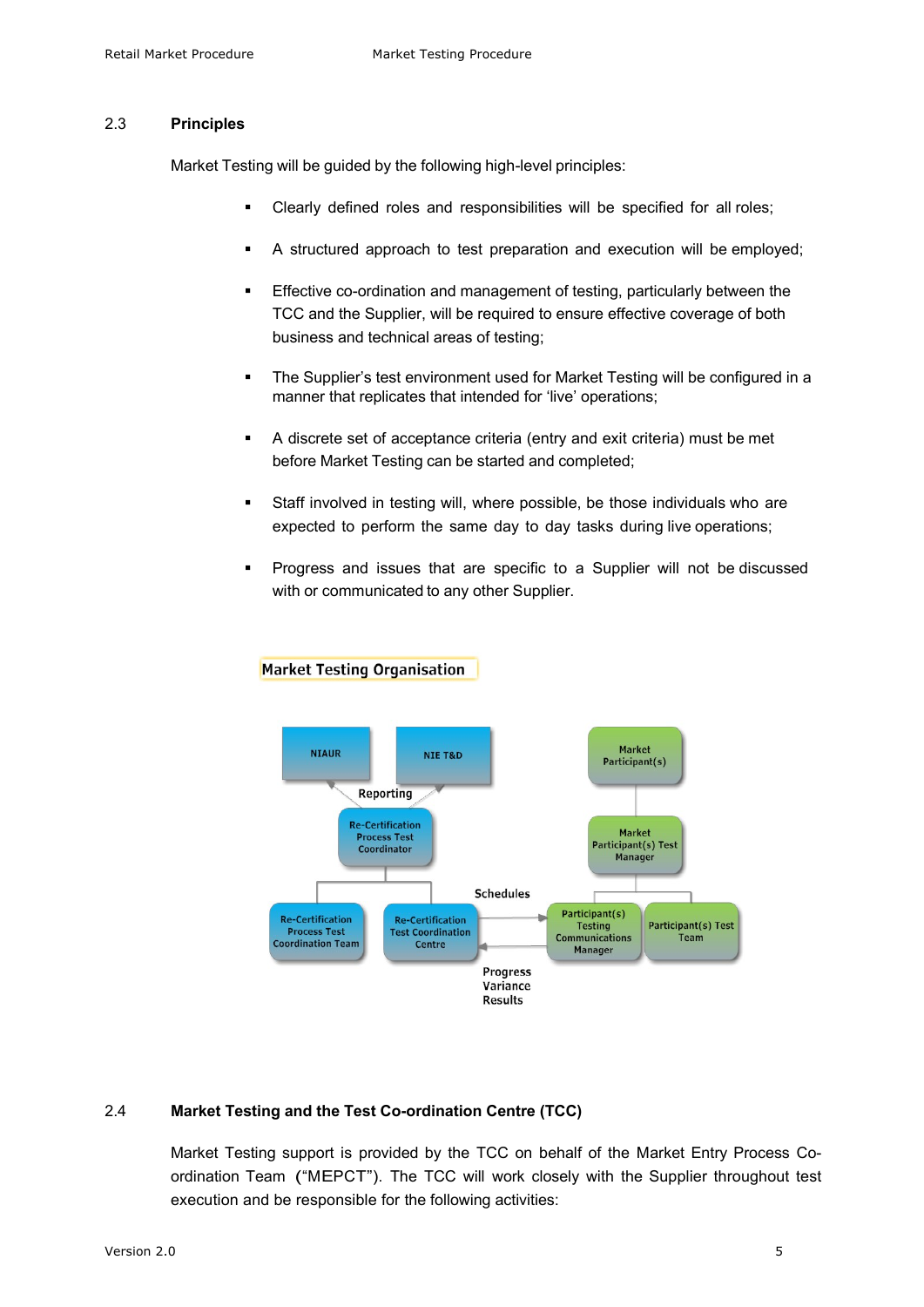- § Providing the Supplier with a set of sample inbound messages;
- § Acting as a help desk (in relation to testing) and a single point of contact during testing for the Supplier;
- Receiving test results and reports from the Supplier and test witnesses;
- Agreeing defect action plans with the Supplier;
- § Provides advice and guidance to Suppliers on all aspects of governance and baseline understanding;
- Ensuring that the Supplier is kept informed of any defects; and
- Monitoring progress.



# 3. **ENTRY AND EXIT CRITERIA**

#### 3.1 **Entry Criteria**

Market Testing will be based upon a published version of the baseline which can be supported by NIE Networks and confirmed by TCC.

A Supplier must confirm to the TCC that the following criteria have been met before entering Market Testing:

- § Successful verification of any required data set-up;
- § Completion of Ability Testing and exit report;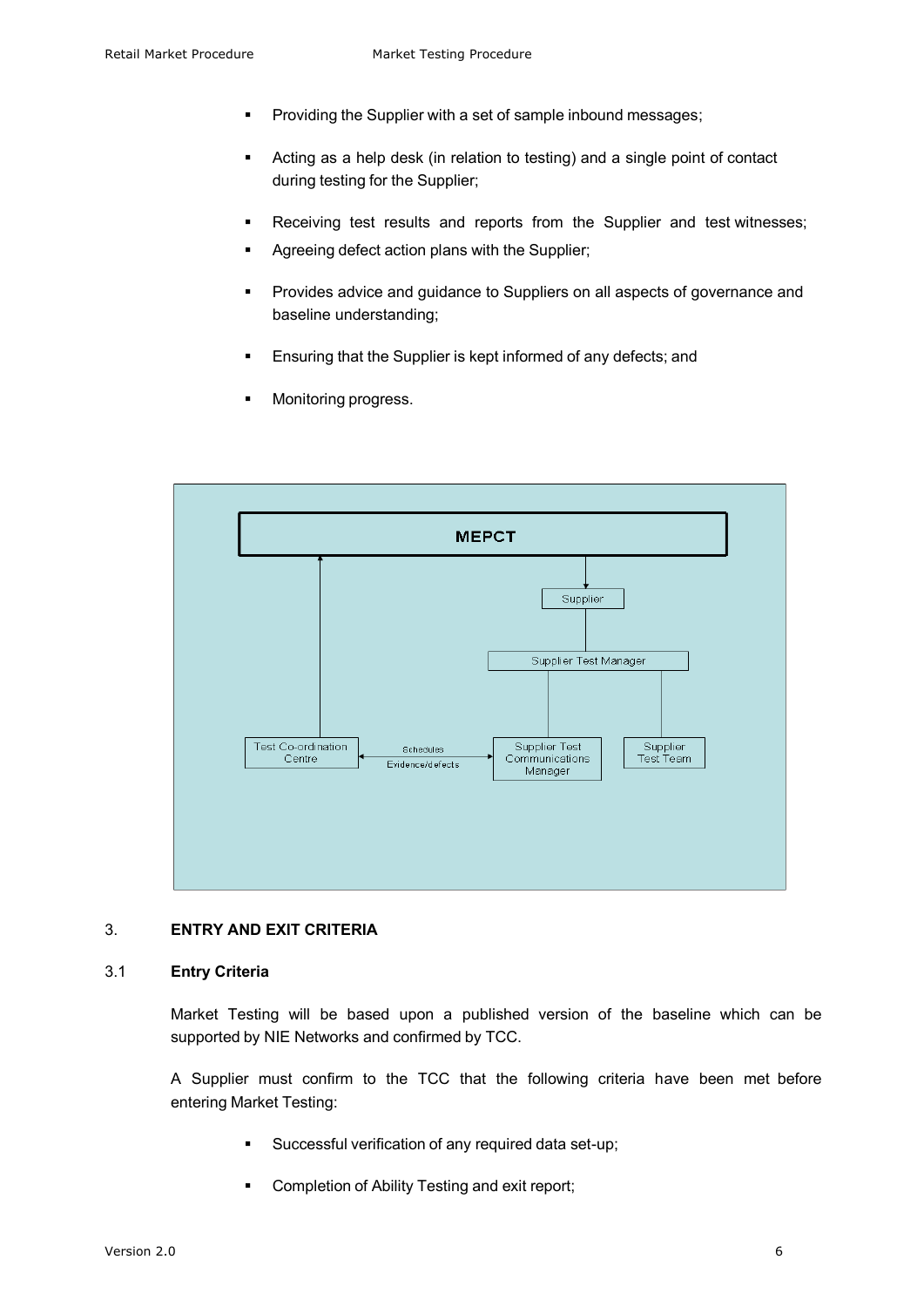- An ability to send and receive email with pro forma attachments to support Unmetered Supply transactions (where appropriate);
- Preparation of all necessary physical scripts and test data;
- Availability of suitable test environment including the set-up of prerequisite test data;
- Availability of suitable resources, including representative operational staff to enable successful execution of all testing, reporting and response to variances;
- Establishment of a test manager/co-ordinator and a single point of contact for the duration of Market Testing, including telephone number(s), fax number and e-mail address; and
- Availability of local working instructions to support operational business processes.

TCC must satisfy the following criteria before starting Market Testing:

- Selected Market Test scripts to be available from the Market Entry product set;
- § Test schedule for Market Testing to have been completed and agreed with TCC;
- § Availability of suitable resources, to enable monitoring of all testing, reporting and response to variances; and
- Establishment of a single point of contact for the duration of Market Testing, including telephone number(s), fax number and e-mail address.

# 3.2 **Exit Criteria**

For successful completion of Market Testing it will be sufficient for each script in the schedule to have been executed successfully at least once by the Supplier.

# 3.3 **Market Testing Exit Criteria**

To successfully complete Market Testing, the agreed Market Test scenarios/scripts must be completed with not more than the level of defects attributable to the central market systems listed below:

| Class | Max no of defects allowed |
|-------|---------------------------|
|       | 0% of test population     |
|       | 0% of test population     |
| 3     | 5% of test population     |
|       | 10% of test population    |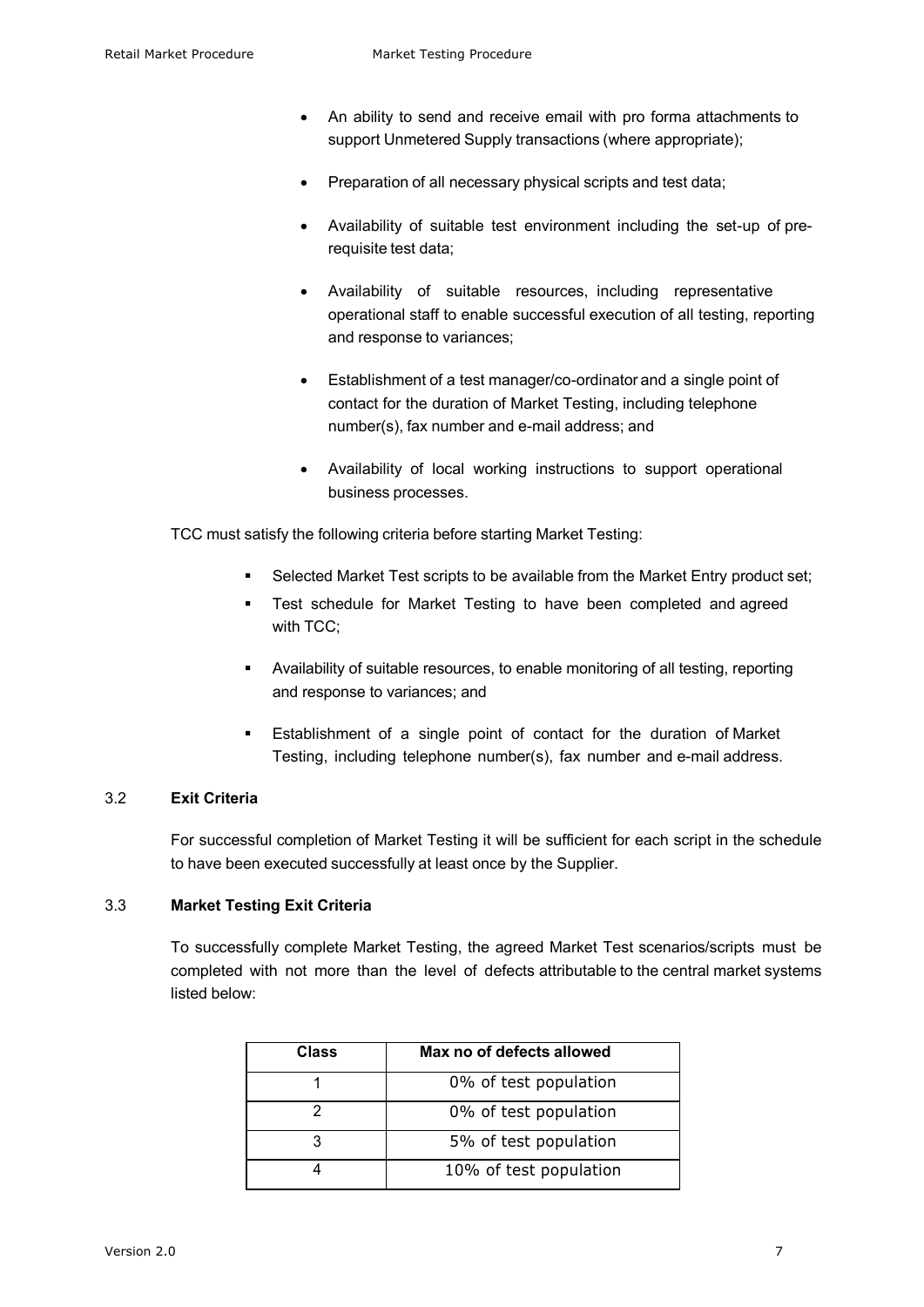### 4. **TEST GROUPS AND SCRIPTS**

#### 4.1 **Test Groups**

Test Groups for Market Testing which are derived from the Baseline and provide a logical grouping for test scripts. A test script describes a complete E2E sequence of actions which may concatenate processes from a number of different market procedures (e.g. registration application with objection raised to opening and closing readings notification).

The list of test scripts to be executed by a Supplier will be communicated by the TCC in advance of the commencement of Market Testing. Subsequent changes to this list may be included as a consequence of the agreed industry change control procedure.

### 4.2 **Test Scripts**

All Market Tests to be executed are listed in Market Procedure MP NI 509.

It is expected that the number of logical tests executed by a Supplier will be determined by the market sectors for which the Supplier has applied to trade. Each logical script should be generated as a physical script for execution purposes by the Supplier. For the majority of scenarios one test execution only per role will be required, based upon the most frequent or the most significant business scenarios encountered on a day-to-day basis during market operation.

## 4.3 **Test Execution and Results**

A test manager will be responsible for the overall Co-ordination, decision making and management of all testing activities on behalf of the Supplier and should liaise with the TCC representative.

A Supplier is expected to have a test team consisting of appropriately qualified staff. For the testing to work effectively, it is necessary that this team is fully resourced for the duration of Market Testing with operational staff to support the testing. Ideally, those involved in execution of testing should be expected to perform their associated tasks during live operations. A Supplier will be responsible for execution of tests in accordance with the schedule developed by the Supplier. Test Results will be documented by the Suppliers and reported to the TCC. Any defects must also be reported to the TCC, who will seek an agreement with the Supplier on the resolution and possible re-testing. Should a test fail due to a design error or ambiguity then the TCC will undertake an impact assessment to support any recommendation to NIE Networks to resolve the matter.

# 4.4 **Test Reporting**

The TCC will collate all test results and evidence returned by a Supplier and will also monitor defects from expected results and monitor their resolution.

On completion of Market Testing, the TCC will produce a report of the completed tests and any defects encountered as part of an Exit Report.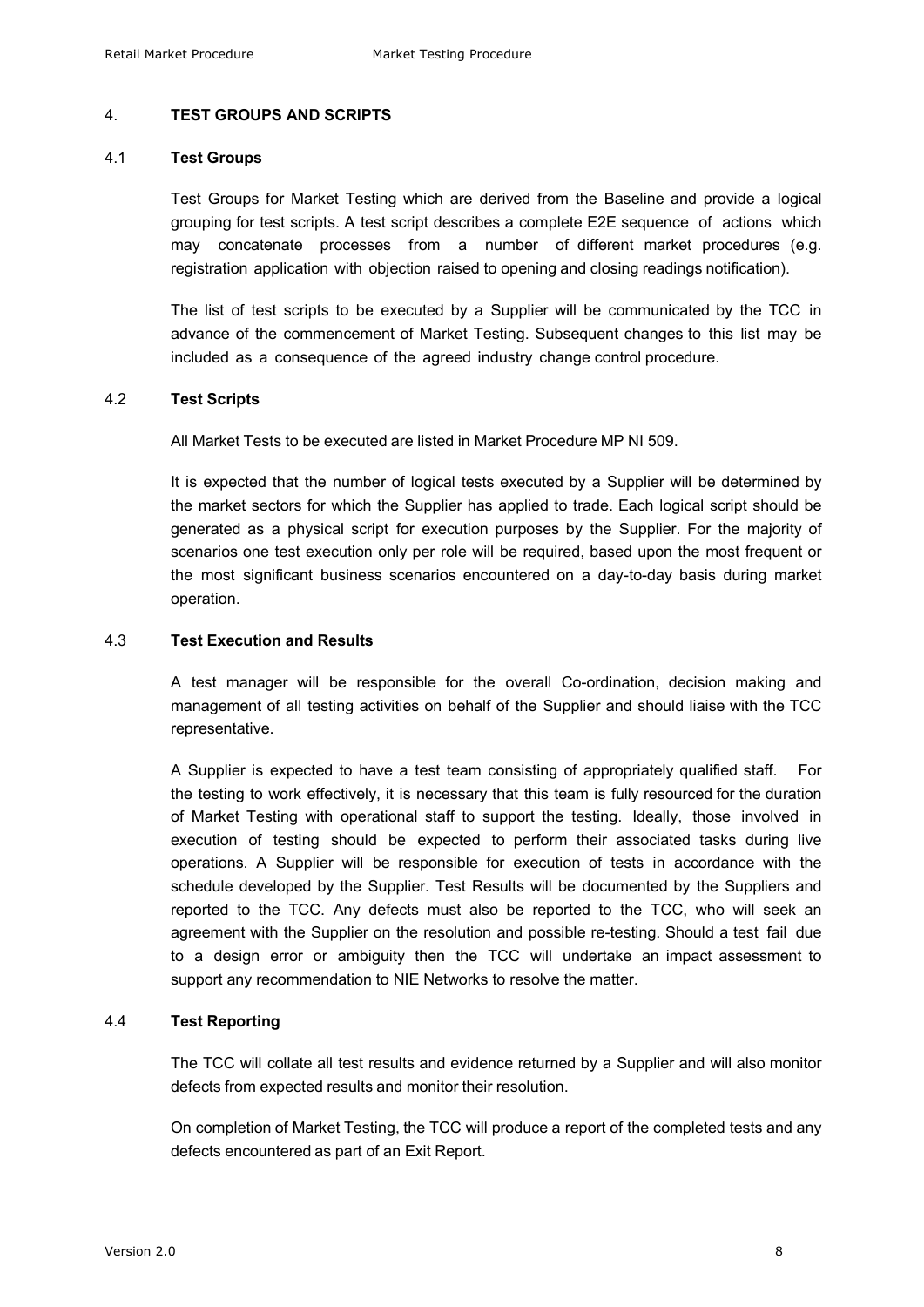### 5. **TEST ENVIRONMENT AND TEST DATA REQUIREMENTS**

#### 5.1 **Test Environment**

A test environment will be required to support the scope of Market Testing as documented in section 2 ("Scope, Principles and Organisation of Market Testing").

The test environment provided by the Supplier will use the software and Applications intended for use in their production. Suppliers will be responsible for the following:

- § Provision of an appropriate hardware and software environment;
- § Provision and support of software applications;
- § Populating the above environment with the data required for Market Testing; and
- § Provision of support for the above environment throughout Market Testing.

## 5.2 **Test Data**

The Supplier will define the minimum requirements for test data for each test script during Physical Test Script development. These minimum data requirements will be specified to the level necessary to determine the steps to be executed in each test (e.g. MIC, connection voltage, metering class, Energisation status).

The Supplier will be responsible for selecting the Meter Points that meet the test data requirement.

Suppliers will be responsible for the set-up of test data meeting the requirements of the Test Scripts and the Test Data Definition within their systems.

## 6. **TESTING PROCESS DEFINITION**

#### 6.1 **Test Schedule Management**

Where a Supplier is delayed during execution, or defects are reported which necessitate some regression tests and/or re-execution of failed tests, the TCC will liaise with the Supplier to ensure a timely re-scheduling of all appropriate scripts. Re-scheduling will be agreed on or before the Business Day prior to that on which testing is due to take place.

# 6.2 **Execution of Tests**

The Supplier will be expected to follow the scheduled execution of scripts, ensuring that all successful and unsuccessful actions and irregularities are reported.

### 6.3 **Reporting**

As well as reporting any stoppages due to unforeseen circumstances, a Supplier will report on all daily progress to the TCC, as well as providing any necessary supporting evidence at the end of each test.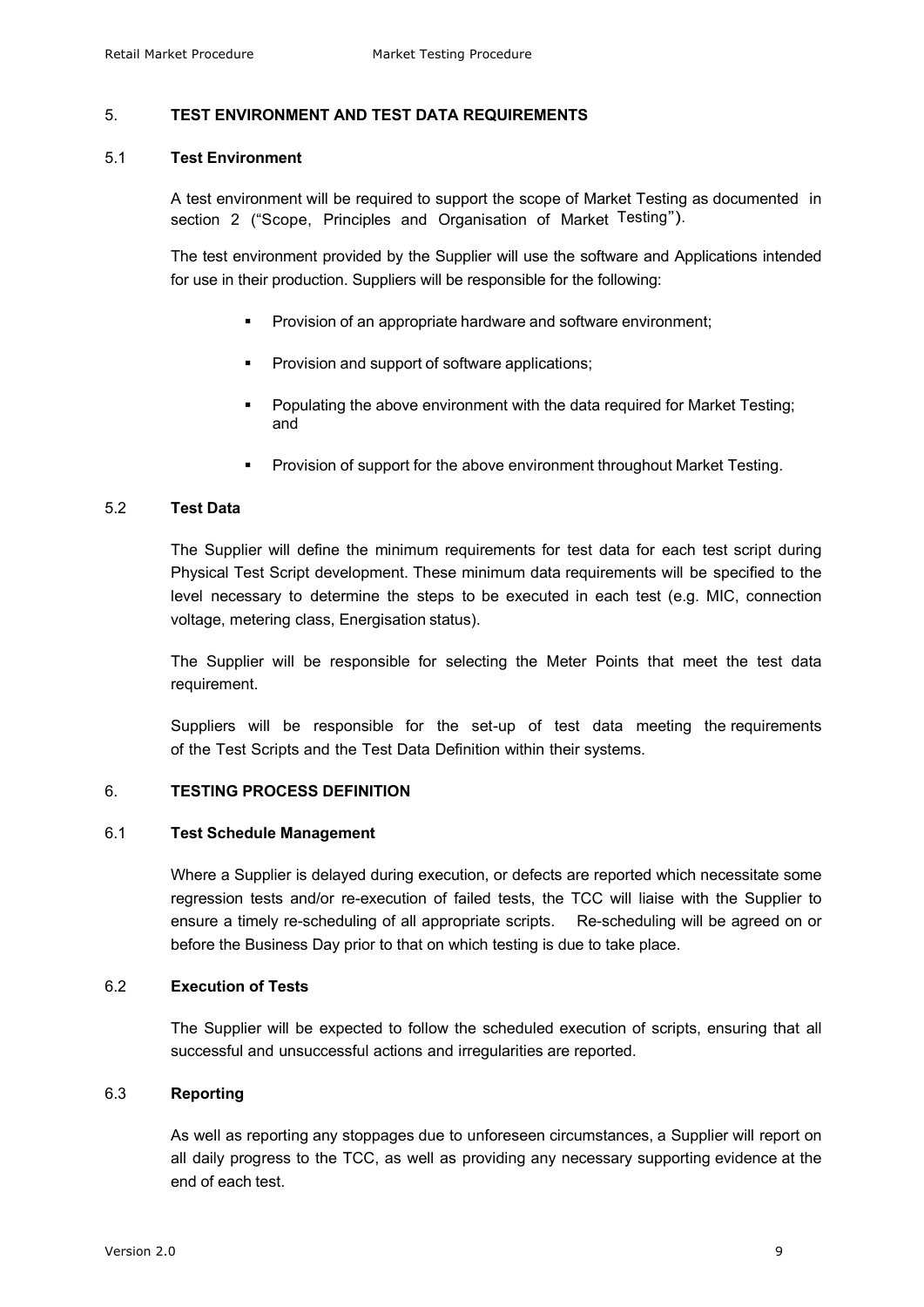Whenever a defect is encountered this will be documented and assigned a severity classification by the TCC which will be communicated immediately to the Supplier.

### 6.4 **Daily Wash Up Conference Call**

If considered necessary by the TCC at the completion of testing for a scheduled test day the TCC may conduct a Daily Wash Up Conference Call with the Supplier to:

- § Review test progress for the day;
- § Review Defects that have occurred;
- § Confirm Defect Action Plans;
- § Review progress against Defect Action Plans;
- § Agree re-testing schedules and changes to testing schedules;
- § Preview Testing for the following Business Day.

## 6.5 **Witnessing**

The TCC will reserve the right to witness any test or parts of a test at the Supplier's site during Market Testing. These visits will be by prior arrangement with the Suppliers with a minimum of one day's notice. The witness facilities required are access to the testers while testing is being performed and a desk within the same building as the testing area, telephone and internet access.

The witness will not seek visibility of any of the Suppliers" internal systems but will ascertain that the actions required by the logical test scripts are being followed in a correct and timely fashion and that the Actual Results are entered correctly and any supporting evidence is attached.

The role of a witness is to help and facilitate the smooth running of testing and should not be considered as an intrusion or hindrance to the Suppliers' normal mode of operation. During testing, a witness may request copies of test evidence pertaining to those steps witnessed.

#### 6.6 **Defect Management**

The classification of severity should be as described in section 8.3 ("Defect Logging and Classification").

Responsibility for resolving a defect is dependent on its category, as described below:

- Market Process/documentation errors the defect will be implemented by the party responsible for the relevant process/document(s).
- Supplier system errors the defect will be forwarded to the relevant development team or delivery team for correction to the systems or user guide as appropriate on the assumption that the specification is correct.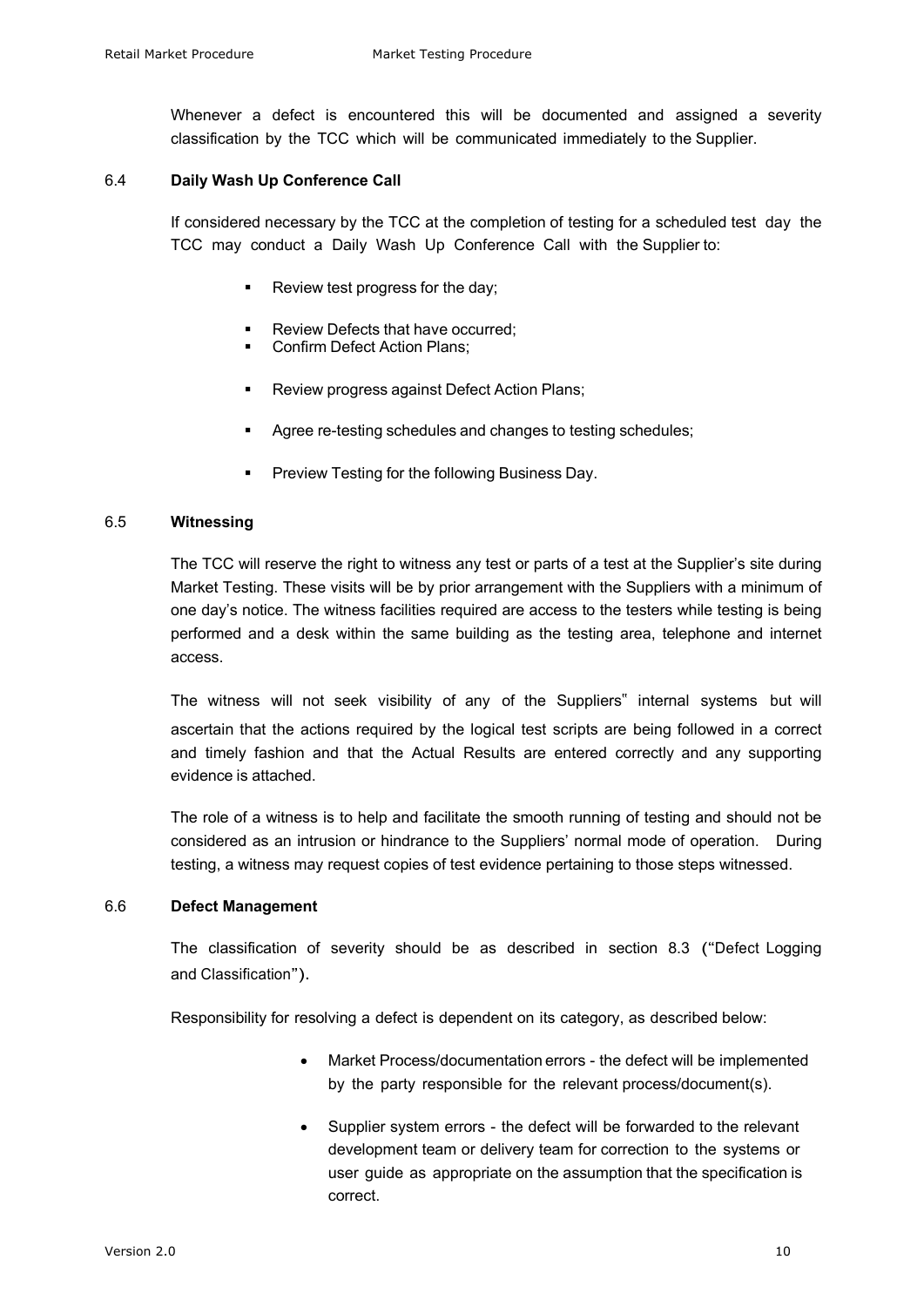- Test Script/Data errors the defect will be resolved by the TCC by agreement with the Supplier.
- Execution errors the Supplier will resolve the error.

All defects logged will be reviewed by the TCC and a Defect Action Plan will be agreed with the Supplier and recorded. Once all defects have been reviewed and agreed they will be assigned for resolution as agreed in the Defect Action Plan. The Supplier's testing manager should review all Defect Action Plans in severity classes 1, 2 and 3 on a daily basis.

The TCC may change the defect severity or category if necessary.

All defects must be resolved within the agreed timescales and re-tested as scheduled by the Supplier. Once a defect is fixed and the test case tested satisfactorily, the test will be signedoff.

## 7. **DEFINITION OF TESTING DELIVERABLES**

### 7.1 **Logical Test Script**

The Logical Test Scripts developed by the TCC will provide step-by-step requirements for each Test Scenario within E2E Market Tests. Some Test Scenarios may require the execution of multiple Logical Test Scripts.

The Logical Test Script will form the basis for:

- Test Scheduling;
- Development of Physical Test Scripts by Suppliers;
- Progress Reporting;
- Identification of evidence requirements.

Logical Test Scripts will provide step-by-step process requirements, data requirements and expected results for each Test Scenario. Process Requirements will be generic and based on the Retail Market Procedures. Data requirements will also be generic and specified in accordance with the Baseline.

A Logical Test Script will contain:

- Identification materials including:
- Logical Test Script number (unique Test ID);
- Test Script title;
- Test Stage (i.e. 'Market Test') and Test Group;
- Author;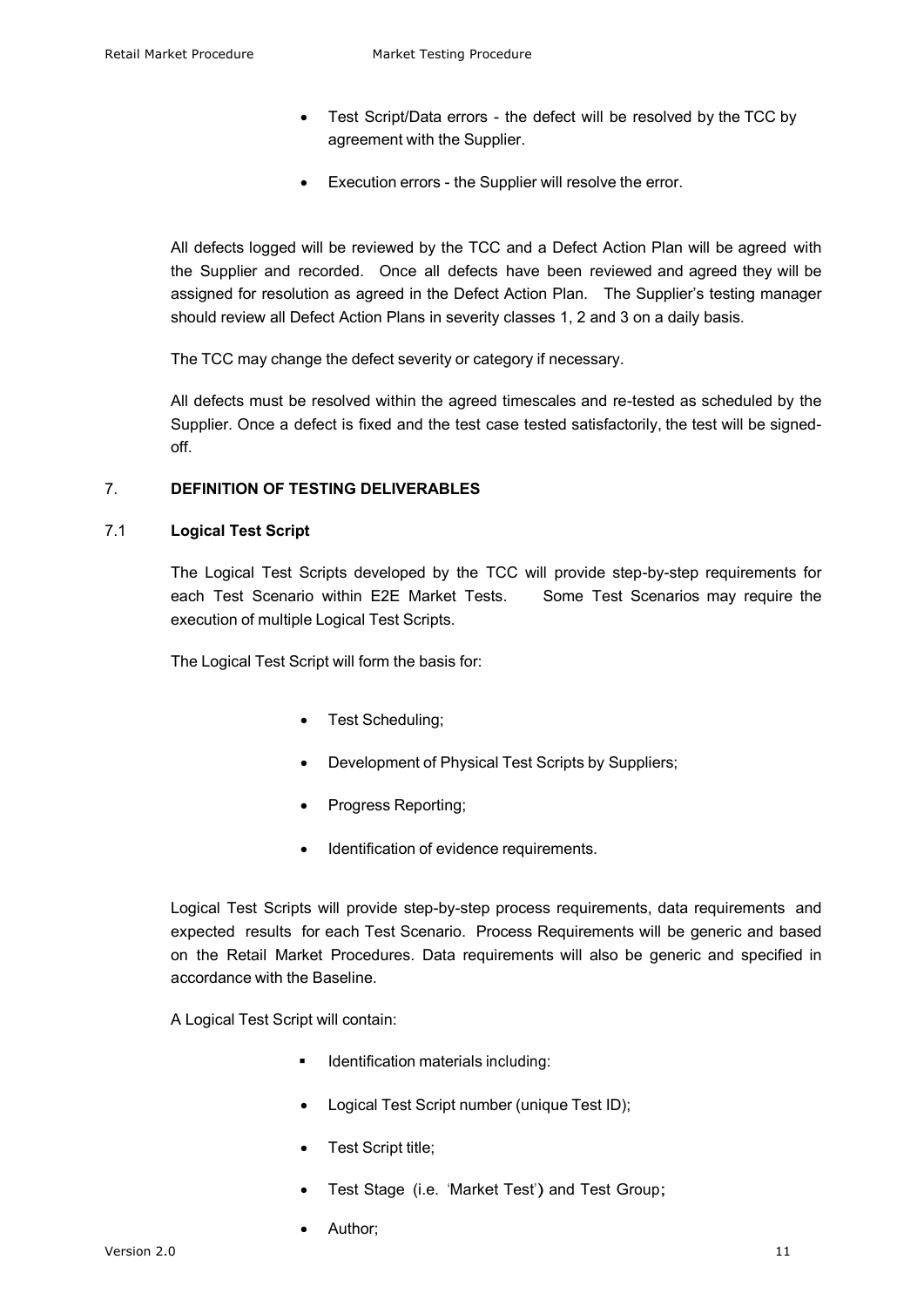- Document name and location;
- Document Control: Distribution List and History;
- Document references (e.g. to applicable Baseline Procedures and Market Message Implementation Guides);
- Test Description : Purpose and Scope;
- Responsibilities: TCC and Suppliers;
- Pre-requisites;
- Status Codes.
- Test Data Requirements specifying the minimum data requirements needed to ensure that all steps in the test are executed.
- Step-by-step Requirements including:
- Test reference / Step number:
- Market Supplier responsible for executing step and sending message;
- Market Supplier responsible for receiving and verifying message if appropriate;
- Message no. and/or type (manual/electronic/email);
- Logical Business Day for execution of step, expressed as an offset from the day on which the execution of the Logical Test Script starts;
- Instruction as to action to be taken by Market Supplier;
- Description of the Expected Results.
- A separate Completion Report, to be completed during test execution by the Supplier, including:
- Date of completion and status of each step/test;
- Identification of tester and of any TCC witness;
- Signature of test manager;
- Evidence of test results for each test step;
- Reference to appropriate Variance Reports;
- Additional information.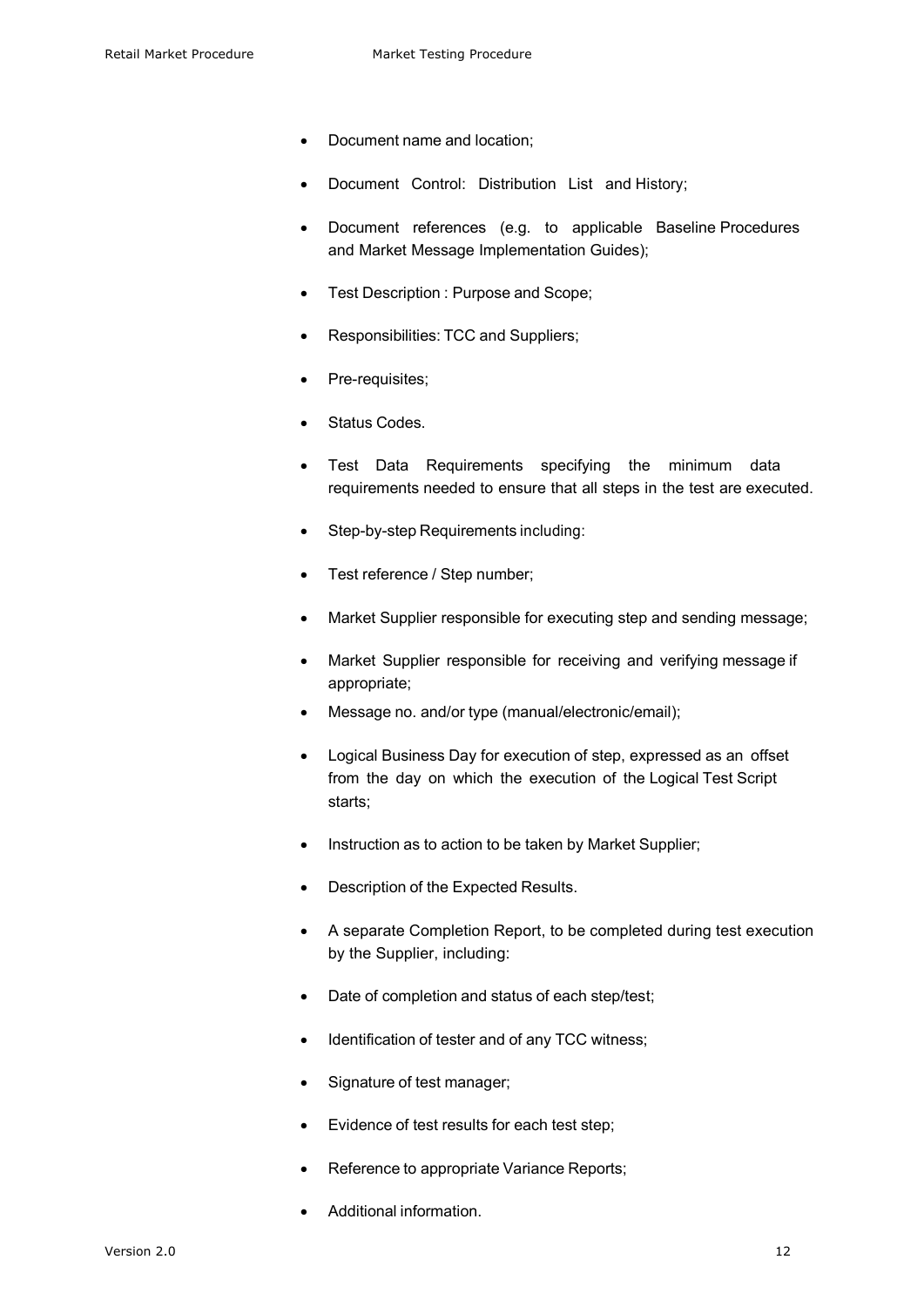# 7.2 **Test Schedule**

The Test Schedule is produced by the Supplier and forwarded to the TCC in advance of Market Testing. It should match the Business Days for the execution of each Logical Test Script, to calendar days taking into account weekends and Bank Holidays.

### 7.3 **Detailed Test Progress Report**

This is a report produced by the Supplier on a daily basis and provided to the TCC.

The report will identify:

- Each Logical Test Script step completed on a daily basis;
- Each Logical Test Script step scheduled but not completed on a daily basis;
- Each defect encountered:
- Any other comments and observations that the Supplier may wish to make.

### 7.4 **Defect Report**

This is a report produced by a Supplier and provided to the TCC for any defect encountered during testing, it will identify:

- **The Logical Test Script and step where the variance was encountered;**
- A description of the defect;
- § Impact assessment;
- § Any action that the Supplier proposes to take to correct the defect; and
- Any other actions that the Supplier suggests are required to correct the defect.

The Defect Report will be closed when the corrective action documented in the associated Defect Action Plan has been completed and all re-testing, if required, has been completed.

# 7.5 **Defect Action Plan**

This is a plan agreed between a Supplier and the TCC of actions to correct a defect encountered during testing, it will identify:

- The defect for which the Action Plan has been raised;
- The steps to be taken to correct the defect and the responsibility and target date for the completion of each step. Steps may include:
- § Changes to Retail Market documentation;
- § Changes to logical or physical test scripts;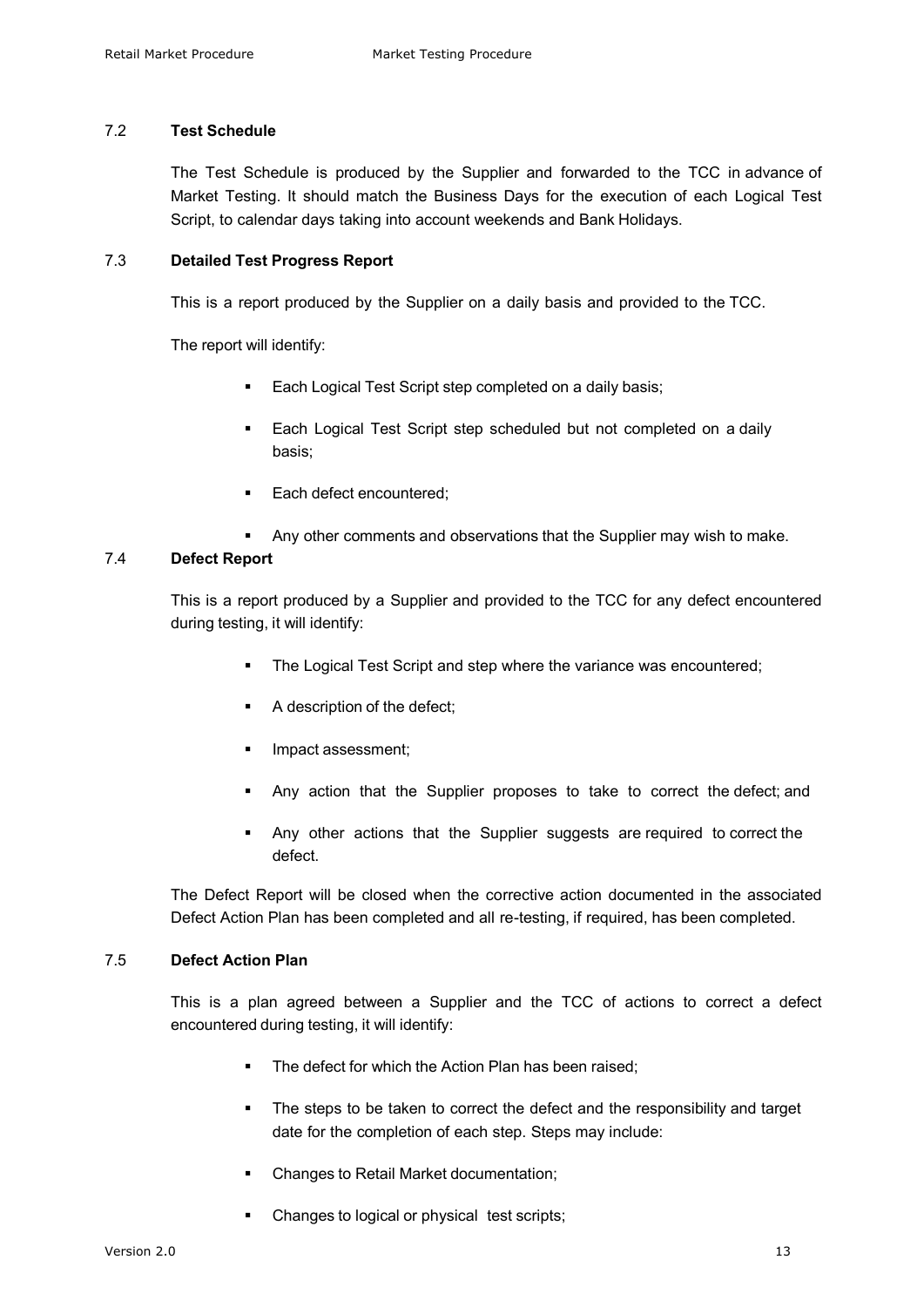- Changes to Supplier's business processes;
- Changes to systems or software, which must include any regression testing activities.
- Any workarounds to be undertaken in the absence of a solution being implemented;
- Whether the Test Scenario is able to continue; or whether a partial or complete re-run is required.

### 7.6 **Test Results**

A Supplier is required to retain evidence of test results and to provide a copy to the TCC at the completed execution of each Market Test Script.

Evidence of test results may be a report, a copy of a message or file produced, copy of an email or letter or a copy of a screenshot.

# 7.7 **Exit Report**

This is a report produced by the TCC at the end of Market Testing for a Supplier. It will summarise:

- **The Test Scenarios that have been completed;**
- The Test Scenarios that have not been completed with reasons;
- Defects raised, closed and outstanding according to responsibility for clearance, category, severity classification;
- Defect actions due to be completed but outstanding according to responsibility for clearance, category, severity classification.

### 8. **TEST MANAGEMENT AND CONTROL**

#### 8.1 **Introduction**

This section describes the key management activities, controls and procedures that will be used to support Market Testing. It also outlines the roles of the groups and committees with a role in decision-making.

This section includes the following:

- § Release Management;
- **•** Defect Logging and Classification;
- § Regression testing;
- § Reporting and communication; and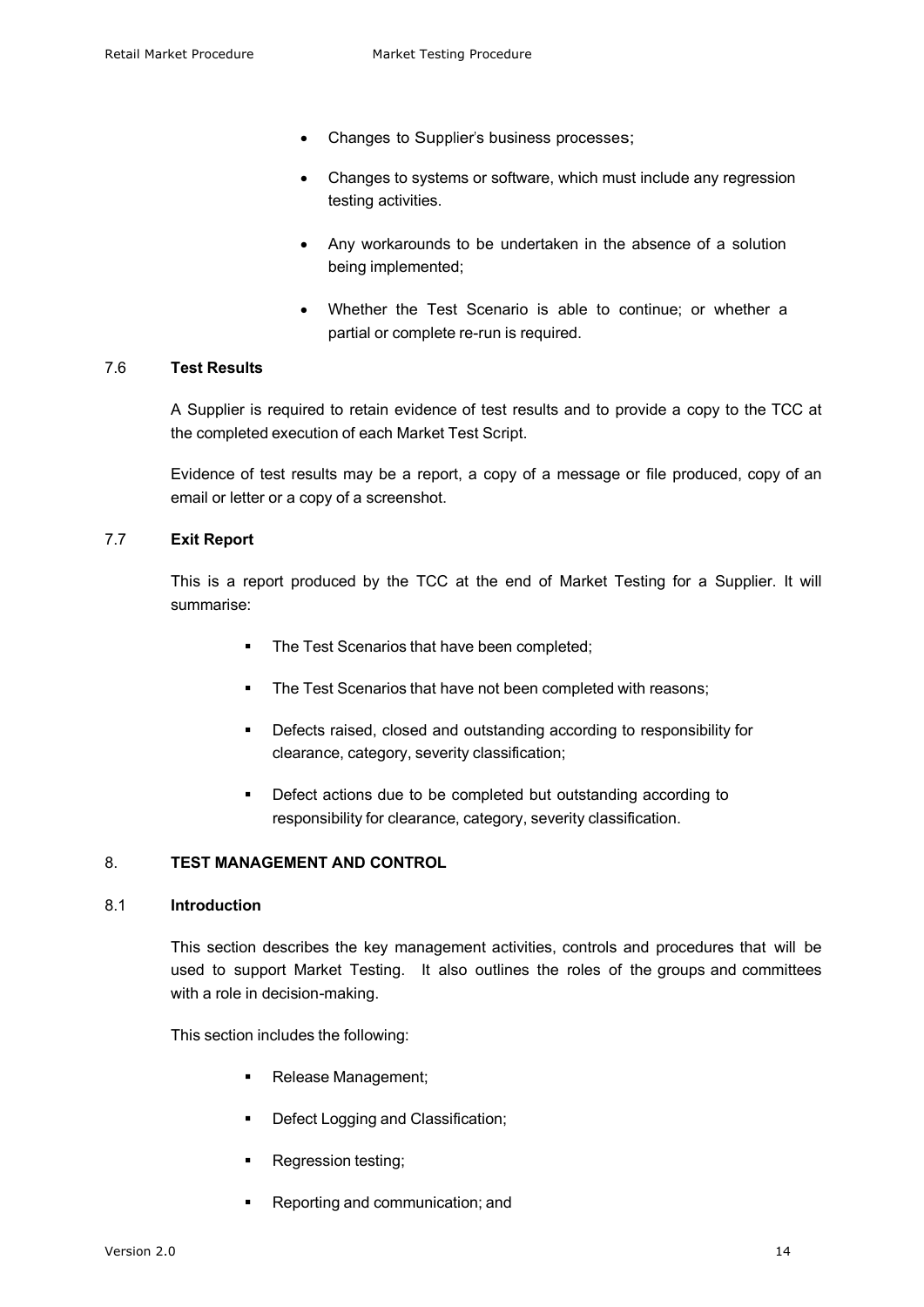Support and Queries.

### 8.2 **Release Management**

All Suppliers are expected to have appropriate Release Management processes in place and exercised as required.

# 8.3 **Defect logging and classification**

Defects are defined as being observed discrepancies between expected and actual test results and may be functional (system-related), non-functional or operational (processrelated). Each time a deviation from test scenarios is identified a detailed defect report will be logged and resolved in accordance with the agreed defect action plan.

Defects will be assigned a severity level that reflects the impact that it has on the systems/processes. Severity levels will be used to determine how quickly a defect needs to be analysed and resolved.

# 8.3.1 **Severity Classification**

The classification of severity will be as follows:

- **Class 1**  Defects that render the entire market procedure unusable. All testing activities shall be immediately stopped and evaluation and correction of the defect will be completed before testing is resumed;
- **Class 2** Defects which render unavailable a critical function of the processes. They include drastic program or system errors such as application failures, inability to perform data transfers, failure to access databases, and inability to display information to the users. These types of errors do not permit the continuation of testing. Continuation would result in incorrect monthly billing and aggregation or errors in the process of readings or registrations. Testing of the relevant test case shall be immediately stopped and the software vendor shall evaluate and correct the defect before testing is resumed;
- **Class 3**  Defects that produce erroneous results from any material function of the process. These are defects that prevent a test script from completing successfully.
- Although the expected results do not match those expected:
- it will not adversely impact monthly billing, data aggregation, readings processing or registration processing; or
- there is a workaround which enables the expected results to be essentially realised and this is being progressed towards a permanent solution;

Testing will continue and the defect will be evaluated and corrected by the software vendor by the end of Market Testing;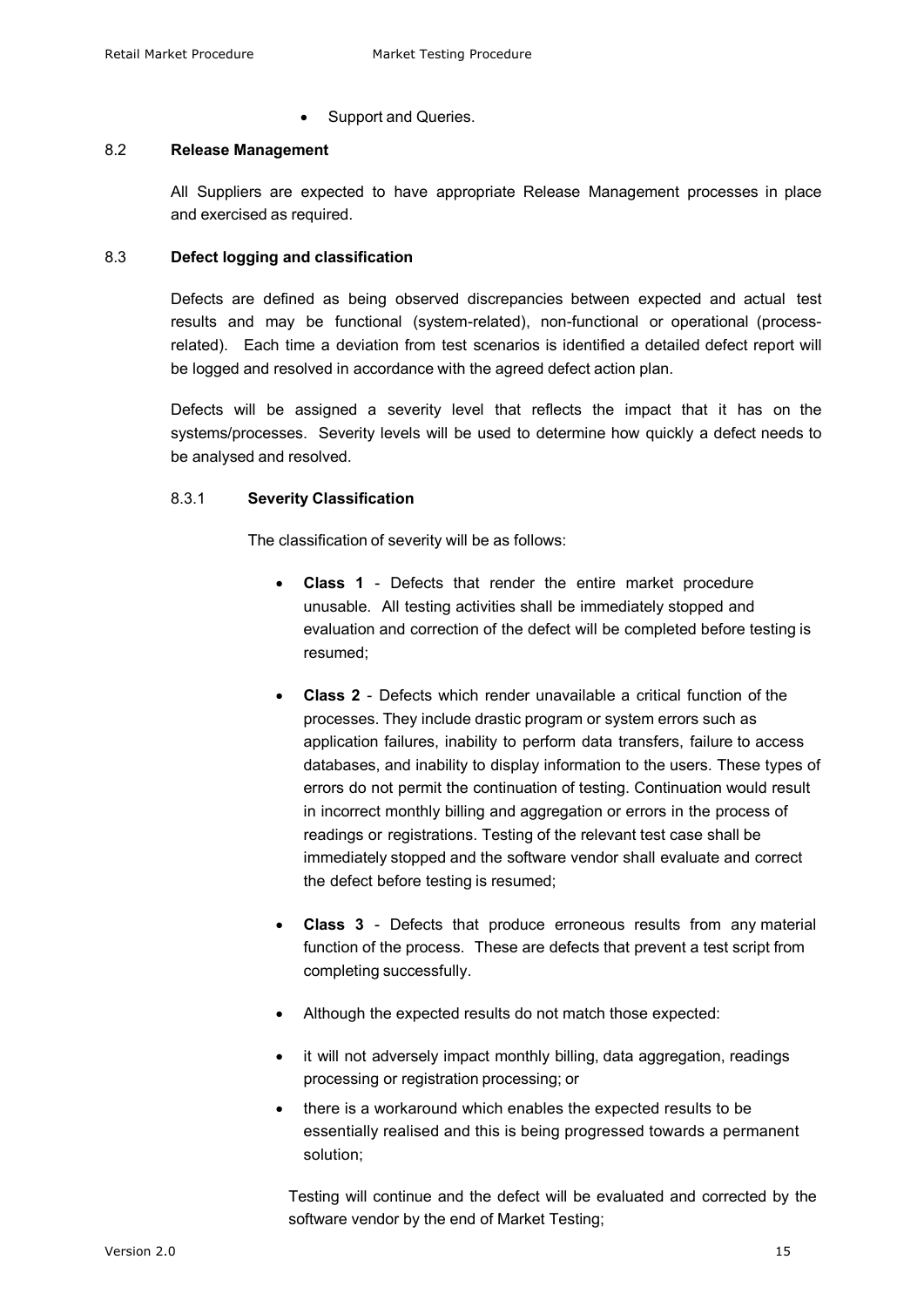• **Class 4** - This class of defect includes items that do not significantly affect the usability of the processes, such as an error in text or view displayed, spelling errors or documentation errors. A correction plan will be established, testing will continue and the defect will be evaluated and corrected at a time agreed with the Supplier.

#### 8.3.2 **Categorisation**

Defects will be categorised as being:

- **"Market Process /documentation error"**  the market or system requirement and result is correctly reflected in the test script but cannot be executed or produce the results as scripted;
- **"Supplier or NIE NIE Networks business process or system error"** - the system does not produce the expected results;
- **"Test script / data error" -** the Market Procedures are not reflected in the test documentation;
- **"An execution error"** there was a problem with the set up or running of the test.

In exceptional circumstances, it may be possible to defer the fixing of a defect by implementing a workaround as a temporary arrangement with a view to resolving the problem in the long-term.

## 8.3.3 **Proposed approach to handling defects**

On discovery, defects will be assigned a severity classification by the TCC and reported to the relevant parties.

The TCC will agree an action plan with the Supplier.

# 8.4 **Regression testing**

## 8.4.1 **Introduction**

Where a defect has occurred it is expected that Suppliers will perform an appropriate level of regression testing in accordance with their test strategies and procedures.

# 8.4.2 **Approach**

Prior to the commencement of testing the Supplier will confirm to the TCC that the entry criteria for which they are responsible have been satisfied.